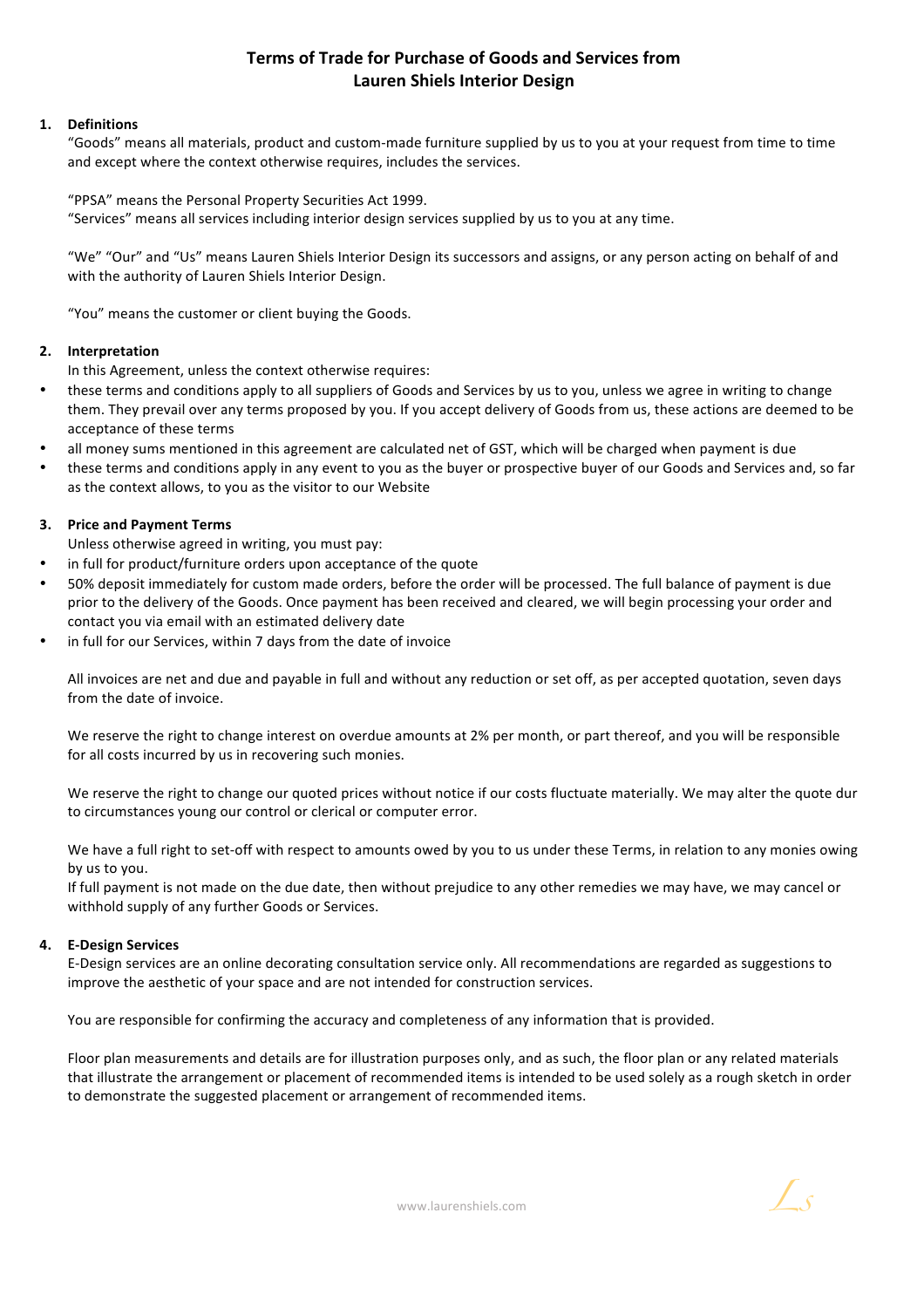All objects depicted in floor plans or any related materials that illustrate the arrangement or placement of recommended items will be chosen as an "approximate match" to represent those pieces that have been noted in the shopping lists.

In the event that you have a space that is a combination-use room (i.e. living room/dining room combination), payment will be for the number of spaces combined, unless otherwise agreed in writing.

Two design revisions are included in every e-design package. Additional revisions beyond those included are available at additional cost to be agreed upon in writing.

We cannot guarantee the prices or longer-term availability of merchandise listed in your product shopping list.

We shall have the right to document the project notes, boards and photos, which may be used for portfolio, blog, social media, public display and similar publicity purposes. Your first name and location may be used in connection with the documentation unless specified to the contrary. Your data will be held in accordance with our Privacy Policy. All documentation used on our behalf shall be paid by us. In addition, if you apply the tips and suggestions given and document these changes, we must be given credit as the consultation for the project if your documentation is released to the public.

We make all reasonable efforts to ensure that all descriptions and illustration of Products available from us correspond to the actual that you will receive. Please note, however, that images shown on our Website or in our marketing literature are for illustration purposes only. There may be slight variations between the image of an item and actual Product sold dur to difference in computer displays and lighting conditions.

In some limited circumstances, we may need to suspend the provision of paid content (in full or part) to fix technical problems, make necessary minor technical changes or update the paid content. To comply with relevant changes in the law or other regulatory requirements.

#### **5.** Ownership of Goods

Goods remain in our property until you have paid for them in full. While any sums of money are owing to us:

- You hold the Goods supplied as fiduciary for us and will keep the goods safely stored and fully insured at your own cost.
- If you resell the Goods supplied, the proceeds of any resale will belong to us and you will pay the same into a separate account for us.
- In the event of an occurrence giving rise to an insurance claim in respect of ay Goods supplied, you will pay us the proceeds of any insurance claim. Any balance outstanding remains payable by you in accordance with Clause 3.
- You irrevocably give us the rights to enter your premises where the Goods are stored to remove them and sell them. You are liable for all costs incurred by us (including transportation and storage charges). In entering and removing the goods.

#### **6. Care of Goods**

You are responsible for any samples on loan. If samples are not returned to us within the agreed time frame, charges may occur.

#### **7. Delivery and Defects**

If we have arranged transportation of the Goods, upon their receipt please unwrap and check the Goods for damage or breakage before signing for them. The order must be checked while the driver is present.

Singing "subject to inspection" does not comply with the Carriage of Goods Act 1979 and will not allow a claim. Damage/breakage must be stated on the consignment note and countersigned by the driver. Please take photos of any damage or defects to the Goods immediately.

You must notify us of any alleged defect, shortage in quantity, damage or failure to comply with the description or quote within 24 hours of delivery time by email (lauren@laurenshiels.co.nz). Failure to do so will mean that any transit insurance policy will be voided, and the Goods will be presumed to be free from any defect or damage.

You must give us a reasonable time to inspect the Goods following delivery. If you believe the Goods are defective in any way. If the driver cannot take the products, you must hold the product pending collection. Carriers do not accept claims after seven days.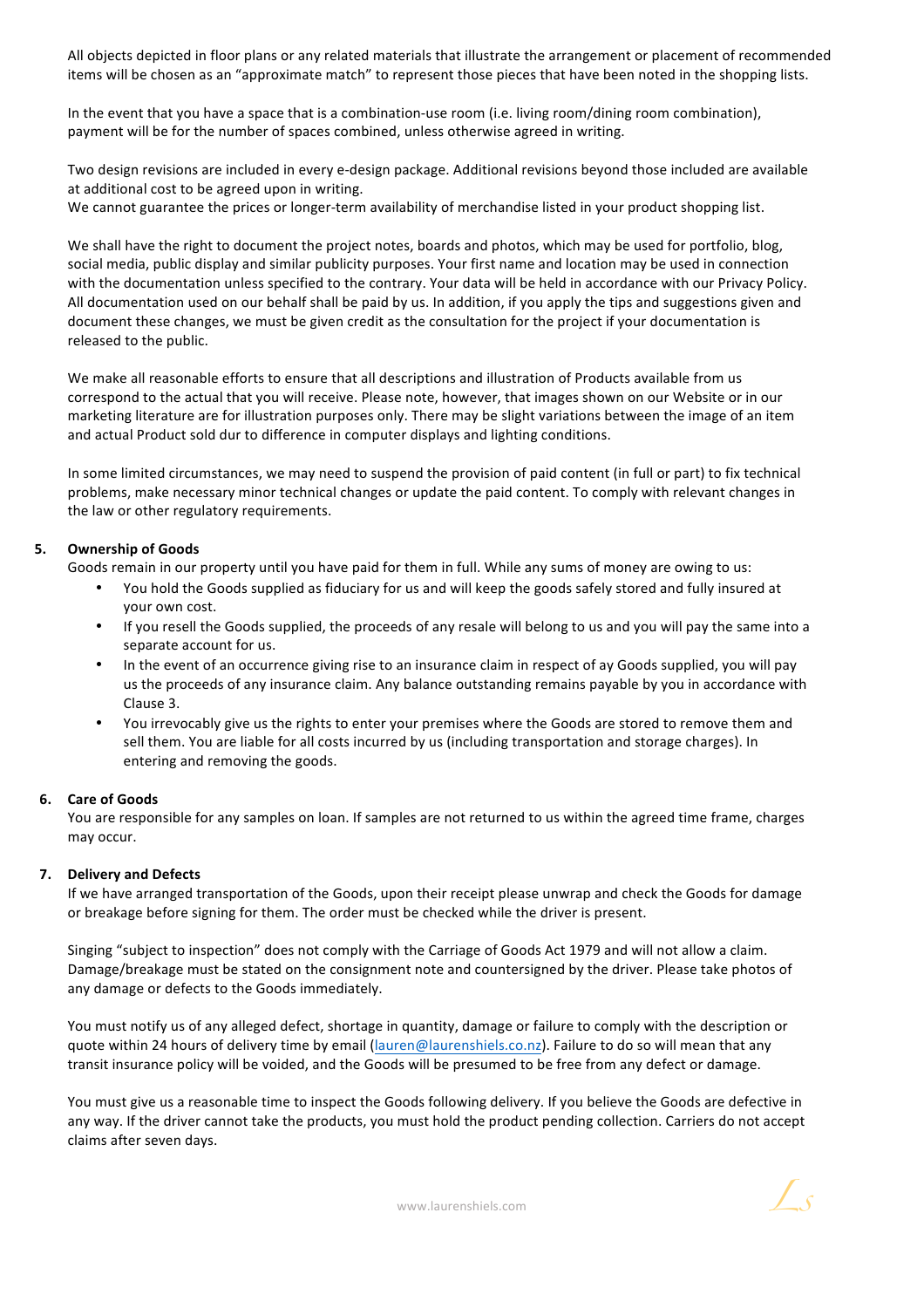#### **8. Warranties**

You acknowledge that we don't provide any Express Guarantees (as defined in the Consumer Guarantees Act 1993) other than those expressly confirmed by us in writing. All warranties and representations in respect of Goods supplied by us are excluded, including (to the extent permitted by law) those expressed or impaired by law.

If the Consumer Guarantees Act (CGA) applies, these terms and conditions shall be read subject to your rights under the CGA, provided that where you are acquiring Goods or services for business purposes, the CGA shall not apply.

We shall not be liable for:

- Any incidental or consequential damages or loss arising of any kind
- Any loss where you have changed or modified the Goods misapplied the Goods or subjected them to unusual or not-recommended use, service or handling
- Any loss caused by factors beyond our control
- Any contractors or subcontractors agreements that you may enter into relating to the Goods.

## **9. Cancellations and Returns**

Goods without fault cannot be returned without our express agreement and certain conditions may apply including supplier handling charges, as we may specify.

No order may be cancelled after you have received our written confirmation of your order. If you do so, in addition to any other rights we may have, we may retain the deposit paid.

We shall have the right to cancel any orders for Goods which we have accepted if:

- Due to circumstances beyond our control, it would be impractical or unreasonable to fulfil the order
- Any information supplied by you is incorrect
- In our opinion, a satisfactory repair or result can't be achieved.

## 10. Ownership of Intellectual Property

Unless agreed otherwise:

- We will retain intellectual property rights and copyright of all design product by us.
- We reserve the right to photograph and publish pictures of the completed project and the right to use the project to promote our business.

#### **11. PPSA**

You agree that:

- By agreeing to these Terms, you grant a security interest to us in all Goods previously supplied by us to you (if any) and all after-acquired Goods supplied by us to you (or for your account)
- These Terms shall apply notwithstanding anything, express or implied, to the contrary contained in your purchase order

#### **12. Termination and Disputes**

This agreement can be terminated at any time with written notice by either party. You agree that, if you terminate the agreement before its completion you will pay us for any work done to date and any material purchased.

We will do our best to settle any disputes amicably with you. Any dispute that cannot be settled amicably in good faith between us will be firstly referred to mediation before resorting to litigation or arbitration. Any party may initiate mediation by giving written notice to the other. Mediators should be agreed upon by the parties, but if the parties cannot agree on one within seven days after the mediation has been initiated, then the mediator shall be appointed by the President of the New Zealand Law Society, Wellington Branch, or their nominee.

#### **13. General Terms**

You and any guarantor authorise us to collect and hold personal information from any source we consider appropriate to be used for the purposes of determining creditworthiness, for communicating promotion activities and product information, for debt collection purposes, or for any other related purpose.

You further authorise us to disclose personal information held by us for the purposes set out above to any other parties. You understand that you have a right of access and may request correction of personal information held by us about you.